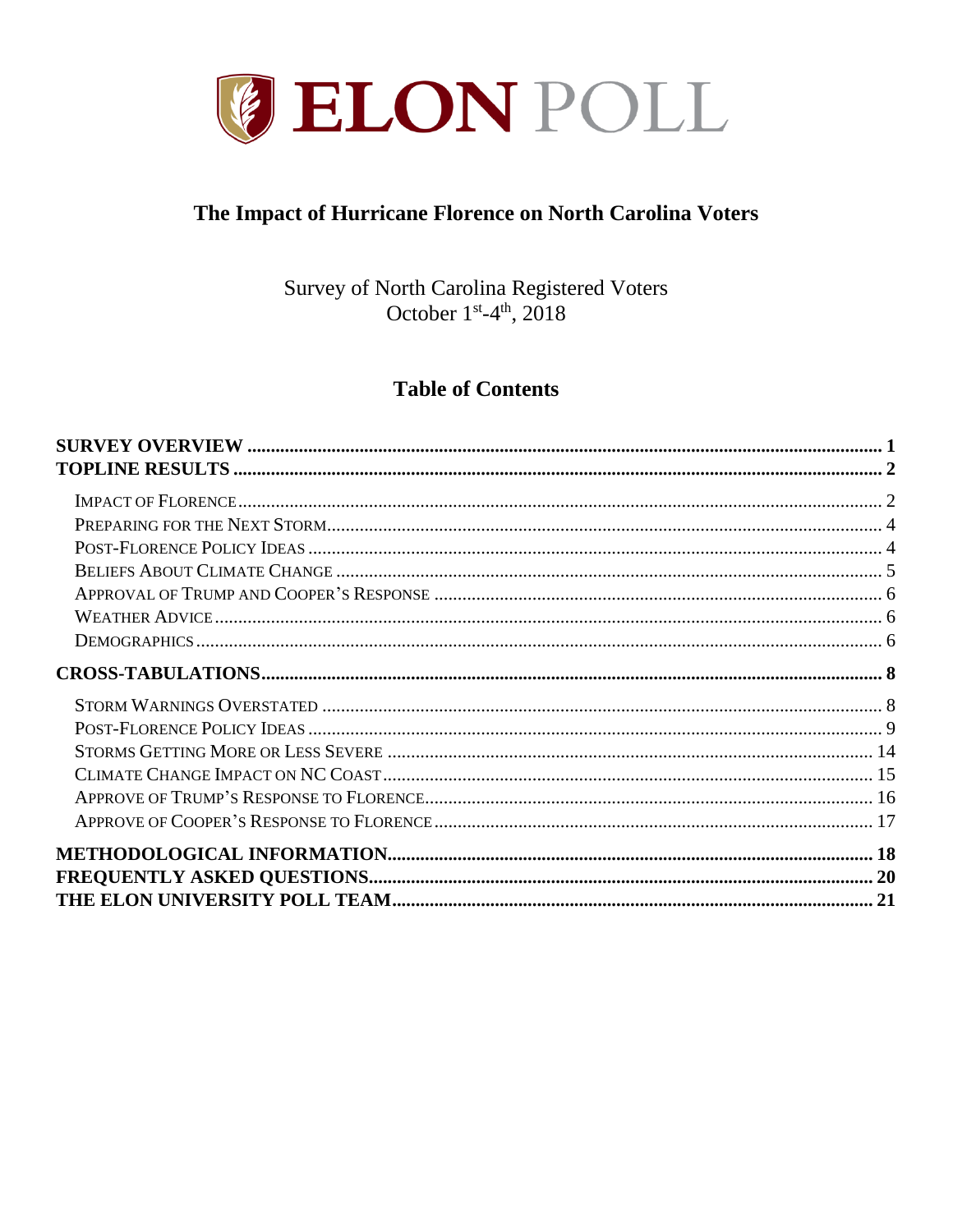

# <span id="page-1-0"></span>**Survey Overview**

The Elon University Poll conducted a representative survey of North Carolina registered voters between October 1 and October 4, 2018. The purpose of this survey was to understand how much North Carolina voters prepared for Hurricane Florence, what effects the storm had on voters, and voter attitudes about policy issues related to hurricanes and climate change.

The survey is a mixed mode, blended sample design. Of the 848 respondents in the weighted sample, 348 were interviewed on the telephone from a voter list sample, and 500 were interviewed online through an opt-in survey sample marketplace. Additional methodological details are available at the bottom of this document.

Our damage estimates for this survey should be interpreted in the context of official estimates from government entities and utility companies. For example, many of the 17% of respondents who reported flooding might have experienced flooding that wasn't sufficiently severe to be counted in official estimates of damage. Similarly, many among the 42% who reported experiencing power loss may have only experienced a very temporary loss of power.

For highlights of key findings from this survey, please see our press release at www.elon.edu/elonpoll.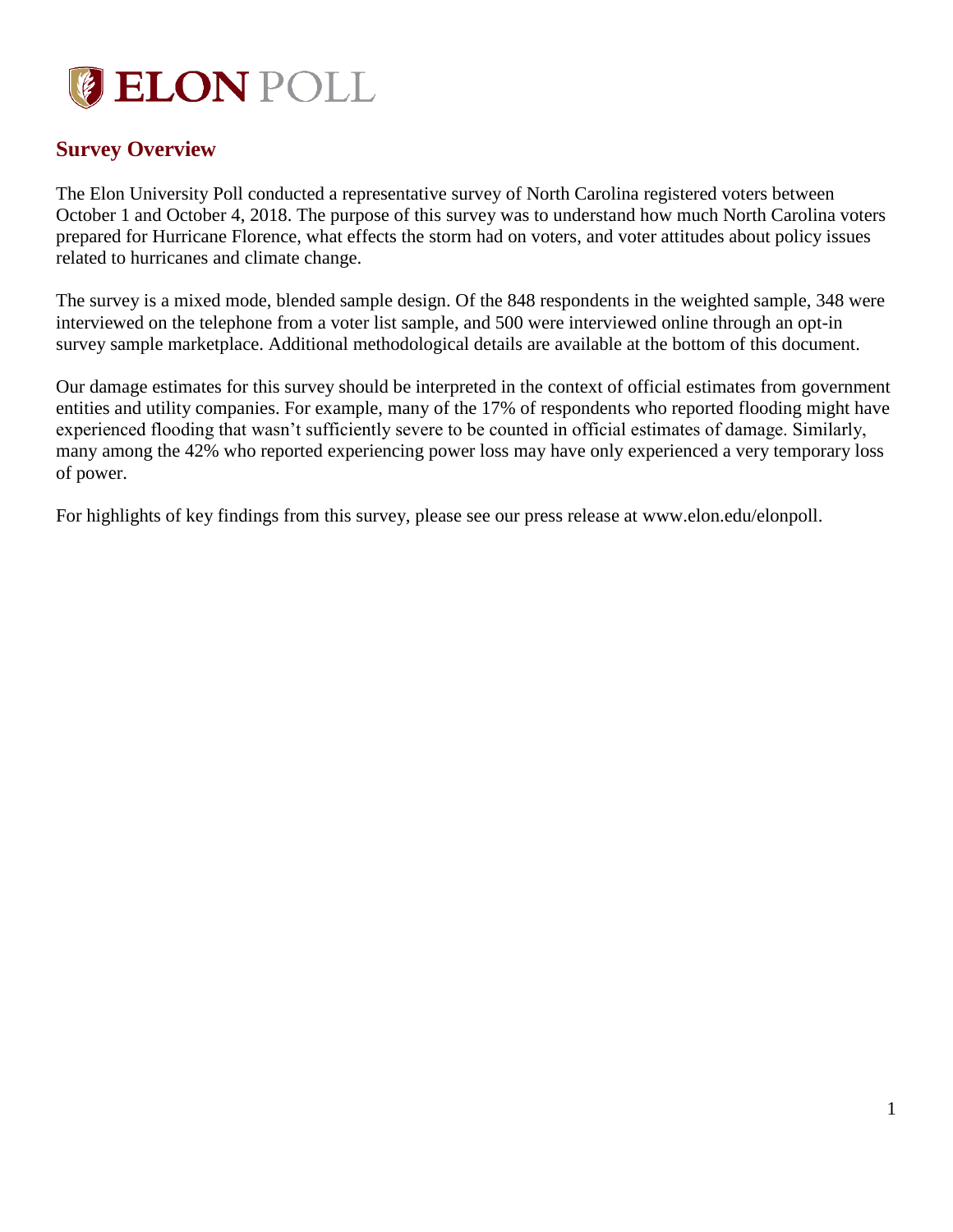

# <span id="page-2-0"></span>**Topline Results**

Note: Question order was the same as the order presented in this report.

## <span id="page-2-1"></span>**Impact of Florence**

#### Power Loss

Did you experience any power loss during the storm?

#### Flooding

Did you experience any flooding at your home or workplace?

#### **Wind Damage**

Did you experience any wind or tree damage to your property?

## Leave Home

Did you leave your home to avoid the storm?

#### **Help Needed**

Are you getting the help you need to recover? Note: Asked only to those with flooding or wind damage.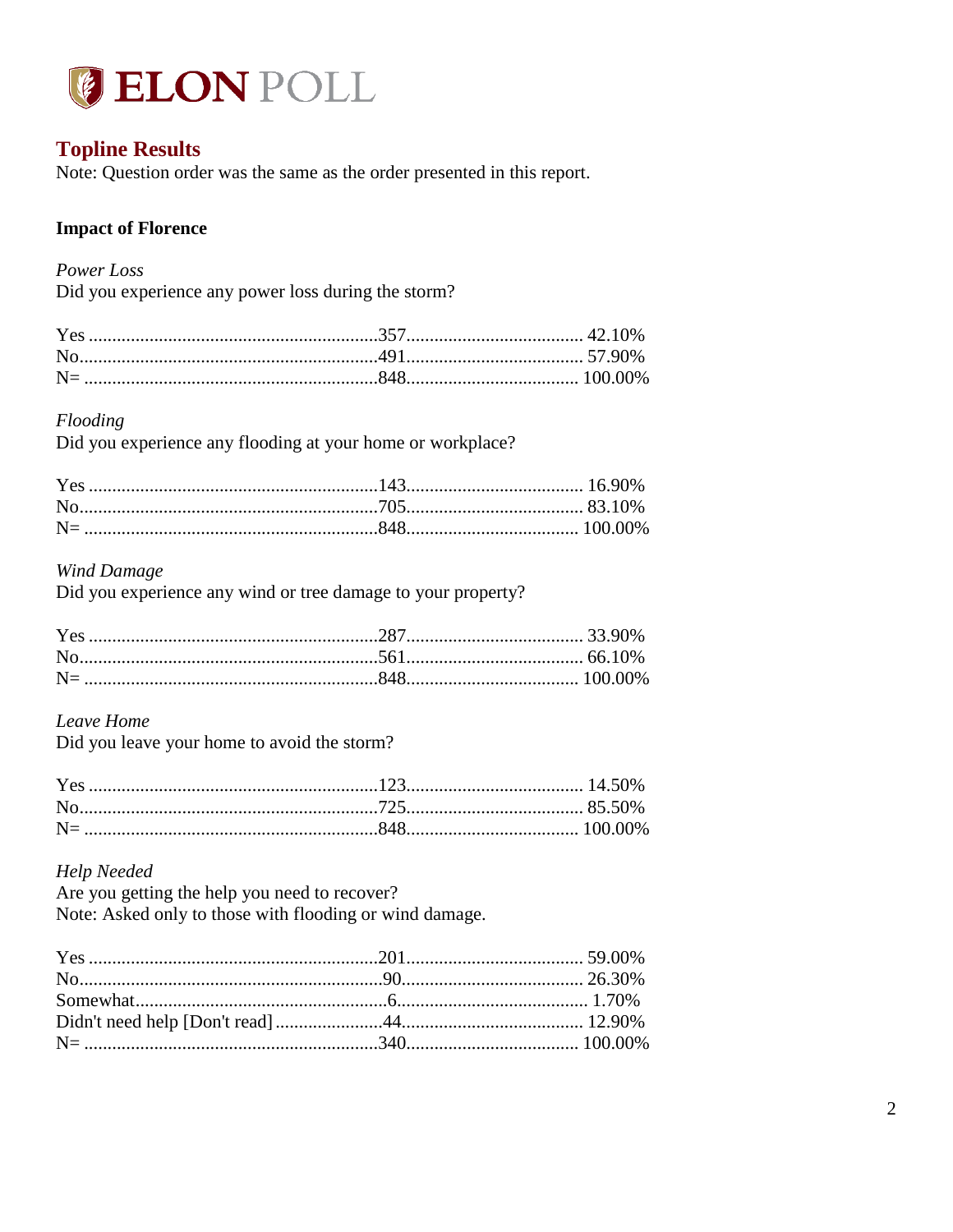

# Preparation for Florence

I am going to read you a list of things some people may or may not have acquired before Hurricane Florence. For each, please tell me if you obtained them in advance of the storm:

### Extra gasoline

Bottled water or other containers of water

### Extra food

## Extra cash

### Working flashlights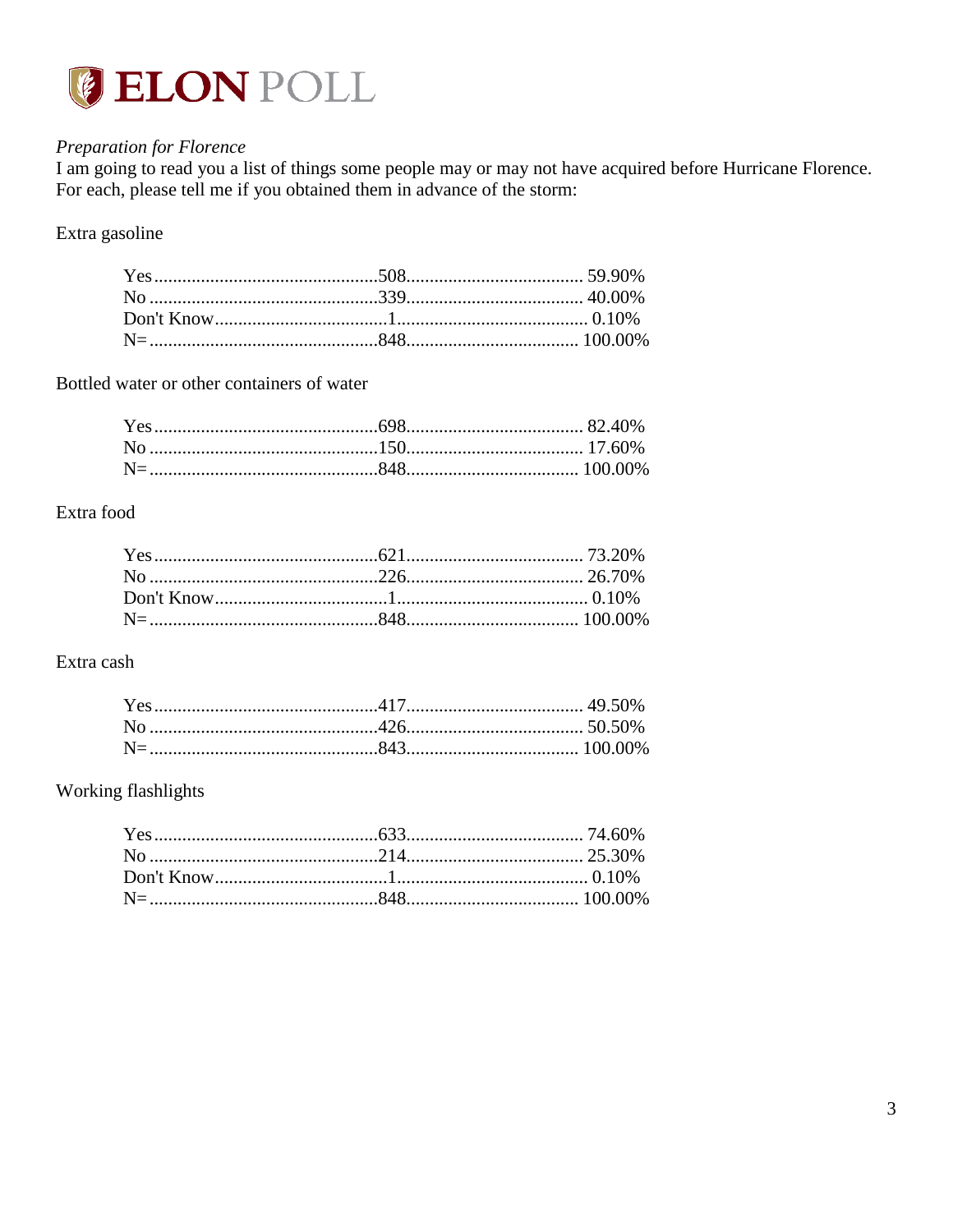

## <span id="page-4-0"></span>**Preparing for the Next Storm**

#### *Preparation for Next Storm*

The next time a similarly powerful hurricane is projected to impact your community, will you prepare less, prepare more, or prepare in the same way?

#### *Next Hurricane Forecast*

The next time a hurricane is forecasted to impact your community, are you more likely or less likely to believe weather reports, or did Hurricane Florence not make any difference in this?

#### *Storm Warnings*

Do you think government warnings about Hurricane Florence were generally overstated, understated or about right?

#### <span id="page-4-1"></span>**Post-Florence Policy Ideas**

#### *Post-Florence Policy Ideas*

I'm going to read you a list of some policy ideas that have been in the news after Hurricane Florence. For each, please tell me if you think the proposal is a good idea or a bad idea:

Restricting real estate development along flood prone areas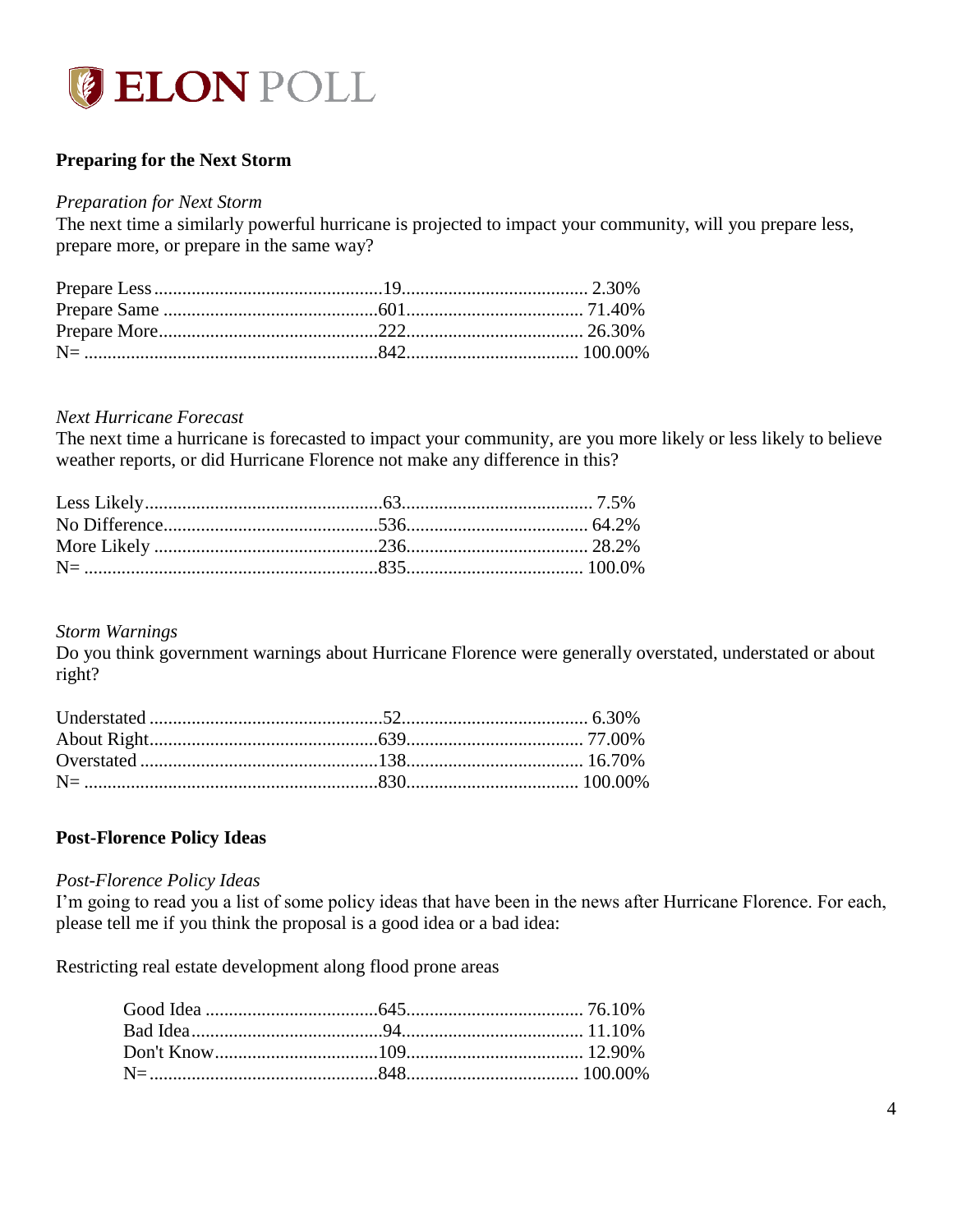

Incorporating findings from climate change scientists into local government plan

| Increasing environmental regulations for hog farms |  |
|----------------------------------------------------|--|

Increasing environmental regulations for coal ash ponds

| <b><i>a</i></b> it easier to evacuate with nets during disasters |  |
|------------------------------------------------------------------|--|

Making it easier to evacuate with pets during disasters

#### <span id="page-5-0"></span>**Beliefs About Climate Change**

#### **Storm Severity**

Would you say hurricanes are becoming more severe, less severe, or staying about the same?

#### Climate Change Coast

In your opinion, how likely is climate change, also known as global warming, to negatively impact the coastal communities in North Carolina within the next 50 years? Would you say it's very likely, somewhat likely, or not at all likely?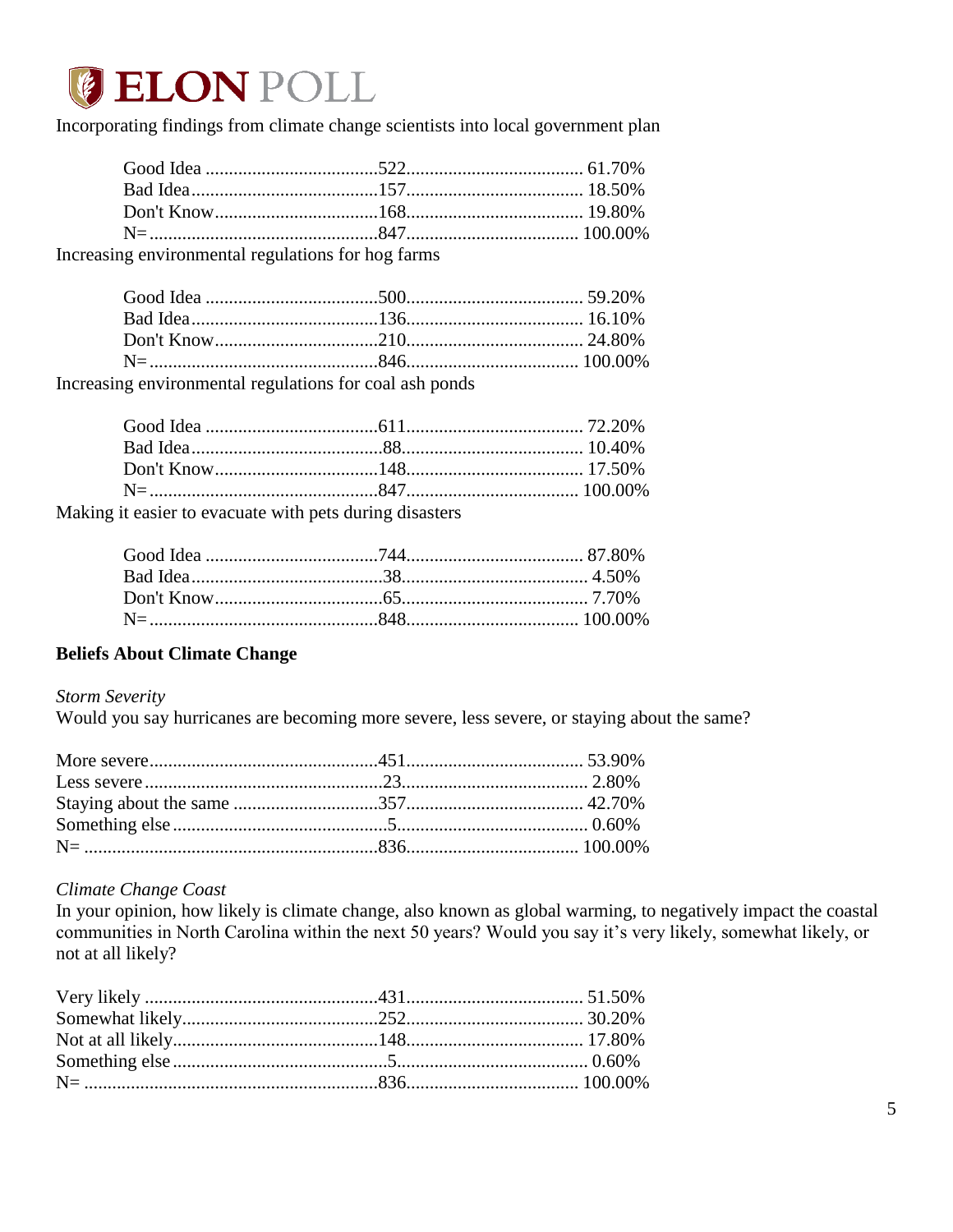

# <span id="page-6-0"></span>**Approval of Trump and Cooper's Response**

#### Approval of Trump and Cooper's Response

For each of the following, I'd like you to tell me whether you approve or disapprove of their response to Hurricane Florence:

**President Donald Trump** 

Governor Roy Cooper

#### <span id="page-6-1"></span>**Weather Advice**

Who do you trust for advice?

When it comes to making disaster decisions, who are you most likely to trust for advice?

### <span id="page-6-2"></span>**Demographics**

Age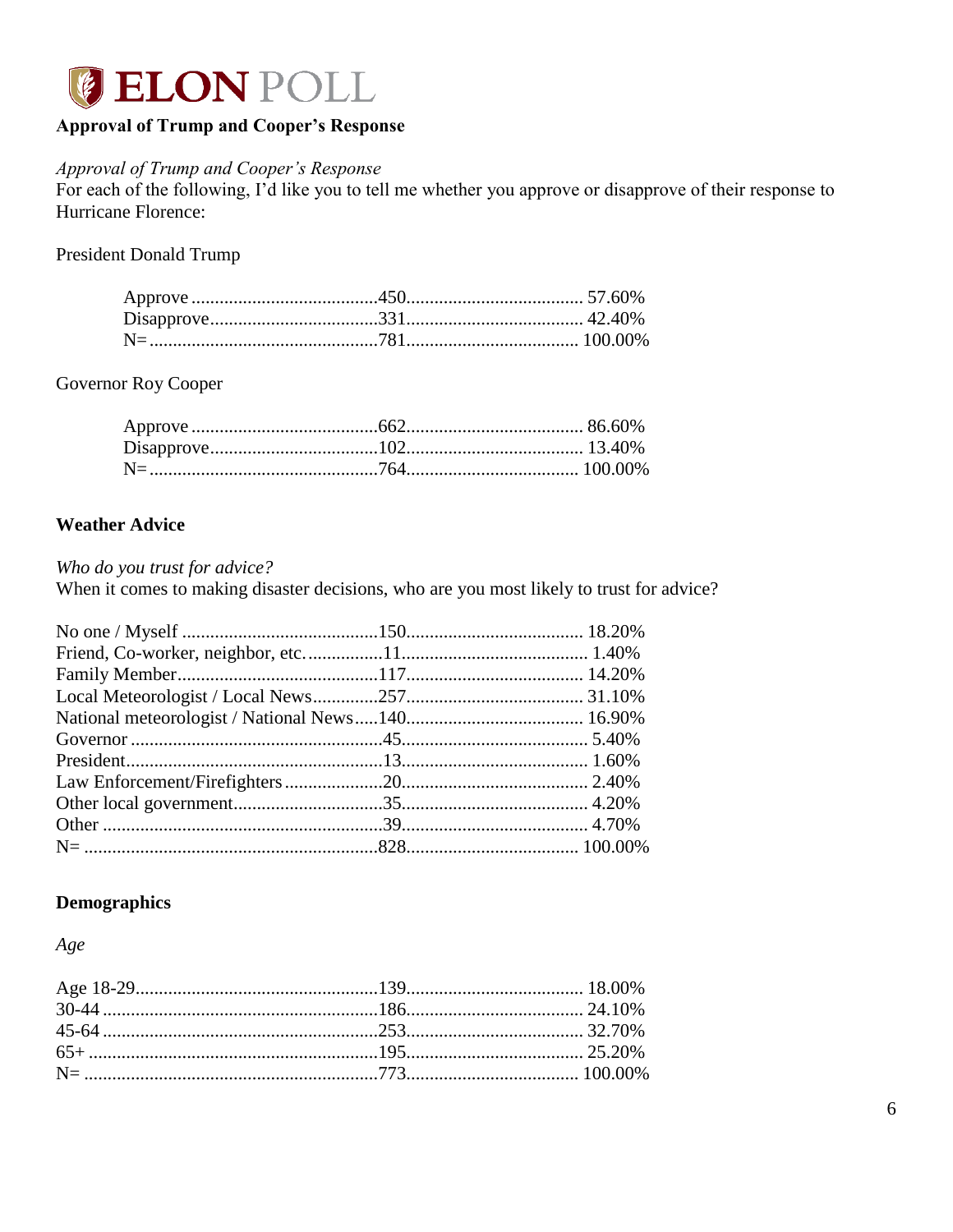

### Race

Note: Online respondents self-reported their race; telephone respondents' race comes from the voter file.

#### Education

Do you have a four-year bachelor's degree?

#### Gender

#### Party Affiliation (Registration)

Note: Online respondents self-reported their registration status and registered party; telephone respondents' party affiliation comes from the voter file.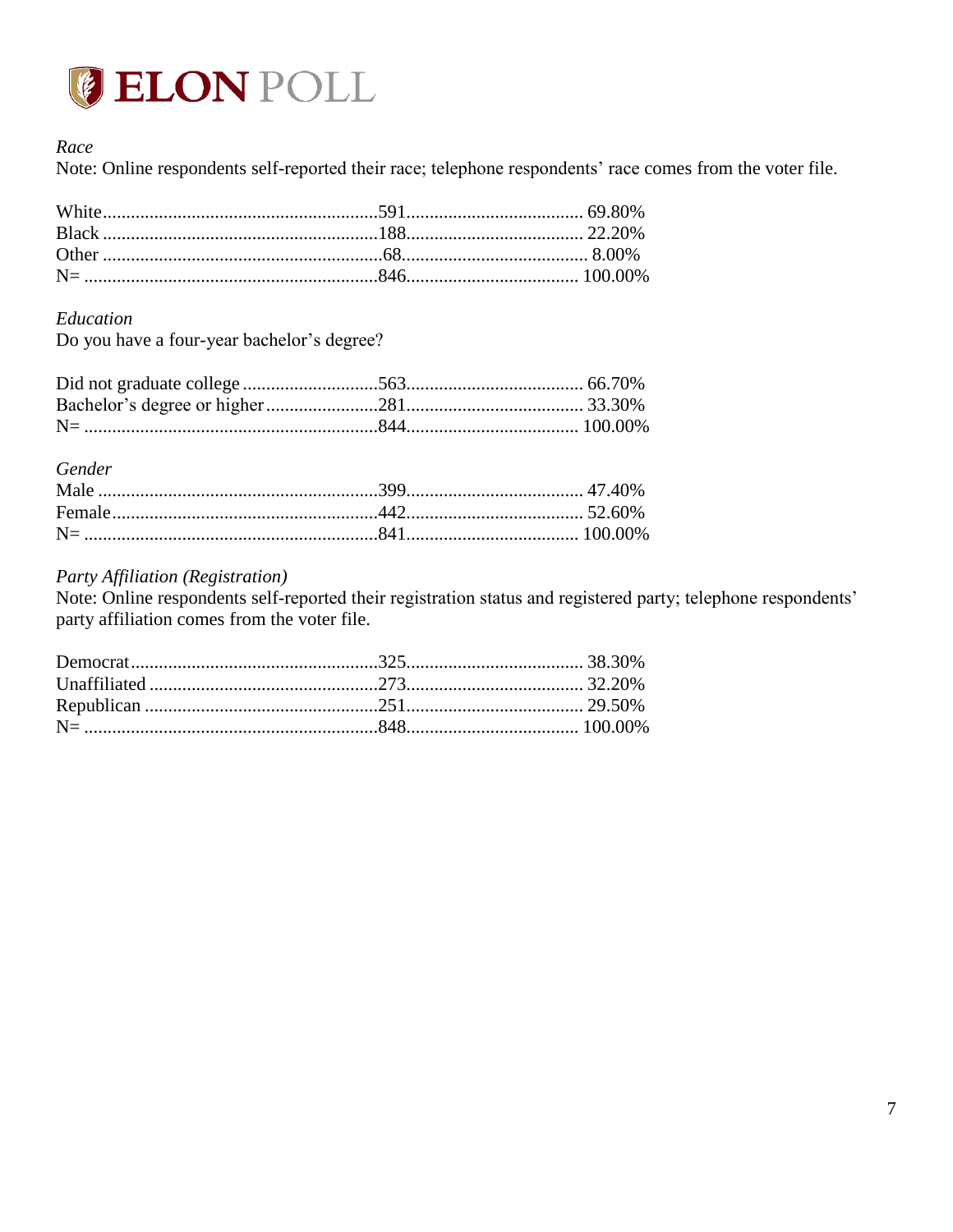

# <span id="page-8-0"></span>**Cross-Tabulations**

# <span id="page-8-1"></span>**Storm Warnings Overstated**

Do you think government warnings about Hurricane Florence were generally overstated, understated or about right?

|                             | Understated | About Right | Overstated | Total |
|-----------------------------|-------------|-------------|------------|-------|
|                             | %           | %           | %          | %     |
| Overall                     | 6           | 77          | 17         | 100   |
| Age 18-29                   | 13          | 63          | 24         | 100   |
| 30-44                       | 4           | 76          | 20         | 100   |
| 45-64                       | 6           | 82          | 13         | 100   |
| $65+$                       | 5           | 83          | 12         | 100   |
| Did not graduate college    | 7           | 76          | 17         | 100   |
| Bachelor's degree or higher | 6           | 79          | 16         | 100   |
| Male                        | 8           | 76          | 16         | 100   |
| Female                      | 5           | 78          | 17         | 100   |
| Democrat                    | 7           | 78          | 15         | 100   |
| Unaffiliated                | 6           | 78          | 15         | 100   |
| Republican                  | 5           | 75          | 20         | 100   |
| Mountains                   | 4           | 75          | 21         | 100   |
| Piedmont                    | 6           | 76          | 18         | 100   |
| <b>Coastal Plains</b>       | 8           | 79          | 13         | 100   |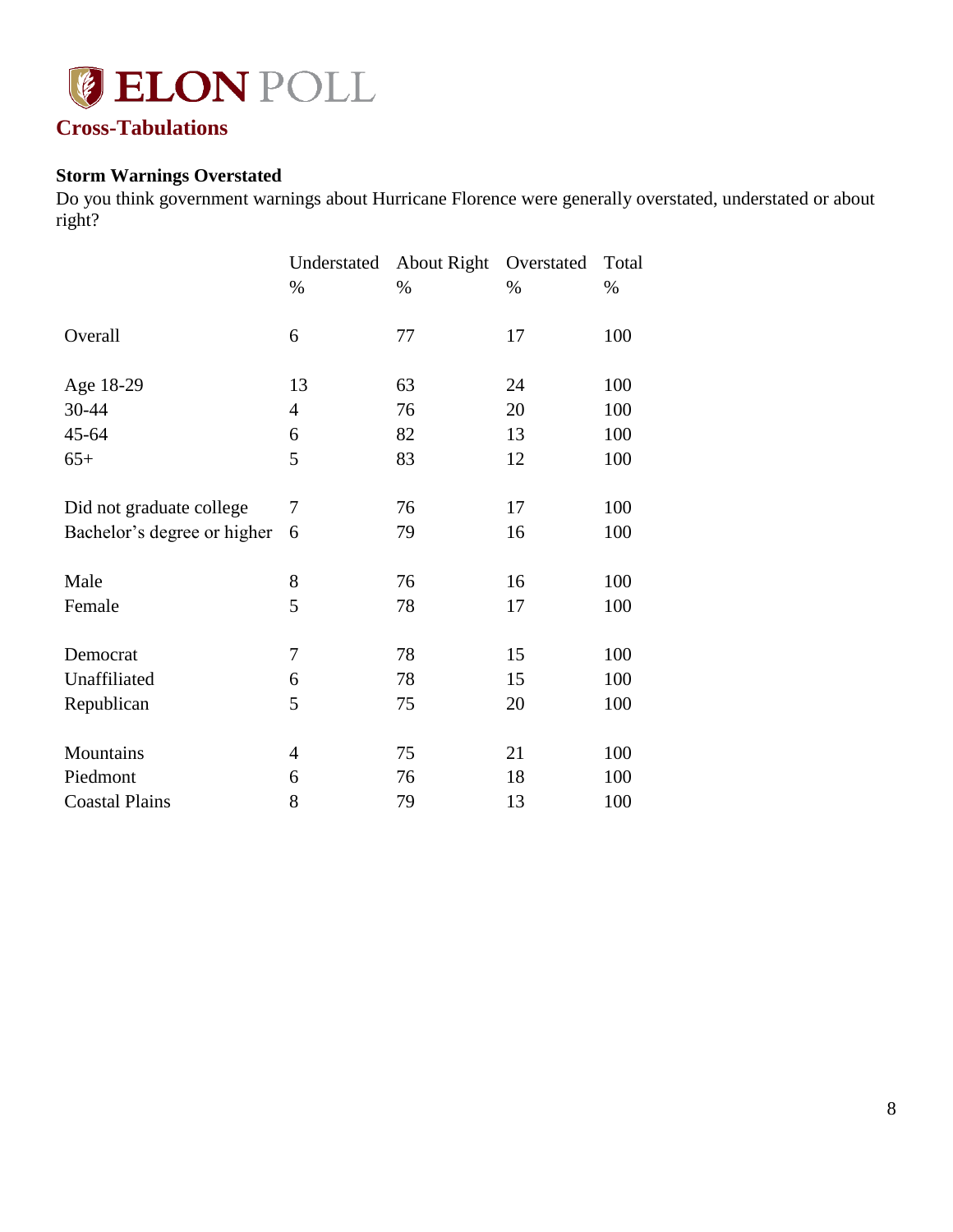

# <span id="page-9-0"></span>**Post-Florence Policy Ideas**

I'm going to read you a list of some policy ideas that have been in the news after Hurricane Florence. For each, please tell me if you think the proposal is a good idea or a bad idea:

*Restricting real estate development along flood prone areas*

|                             | Good Idea | <b>Bad Idea</b> | Don't Know | Total |
|-----------------------------|-----------|-----------------|------------|-------|
|                             | %         | %               | %          | %     |
| Overall                     | 76        | 11              | 13         | 100   |
| 18-29                       | 66        | 14              | 19         | 100   |
| 30-44                       | 73        | 14              | 13         | 100   |
| 45-64                       | 81        | 9               | 10         | 100   |
| $65+$                       | 79        | 9               | 13         | 100   |
| Did not graduate college    | 73        | 11              | 16         | 100   |
| Bachelor's degree or higher | 82        | 11              | 7          | 100   |
| Male                        | 77        | 13              | 11         | 100   |
| Female                      | 75        | 10              | 15         | 100   |
| Democrat                    | 80        | 9               | 12         | 100   |
| Unaffiliated                | 76        | 10              | 14         | 100   |
| Republican                  | 72        | 15              | 13         | 100   |
| Mountains                   | 71        | 16              | 13         | 100   |
| Piedmont                    | 77        | 10              | 14         | 100   |
| <b>Coastal Plains</b>       | 76        | 12              | 12         | 100   |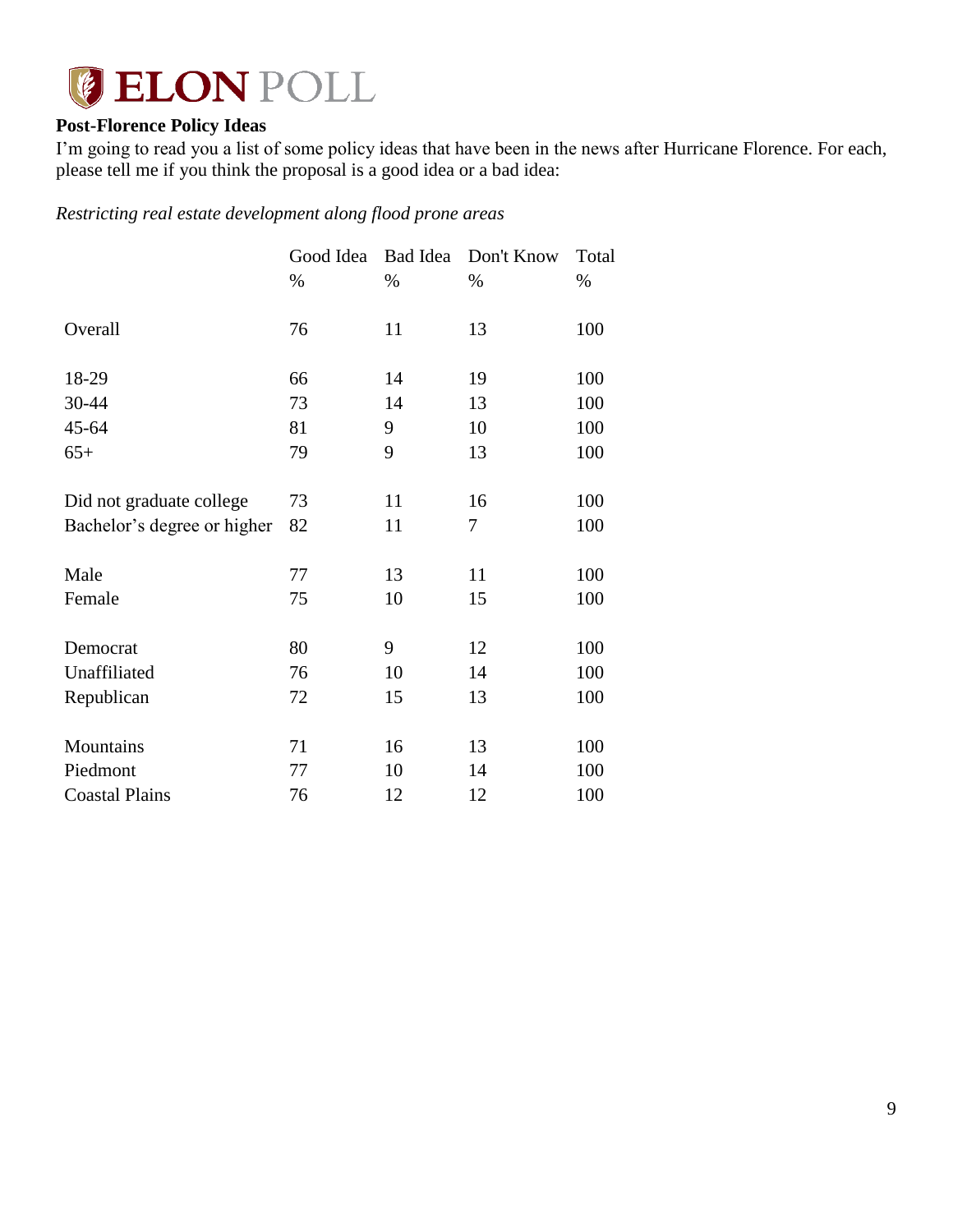

# *Incorporating findings from climate change scientists into local government plan*

|                             | Good Idea | <b>Bad Idea</b> | Don't Know | Total |
|-----------------------------|-----------|-----------------|------------|-------|
|                             | %         | %               | %          | %     |
| Overall                     | 62        | 18              | 20         | 100   |
| Age 18-29                   | 69        | 13              | 18         | 100   |
| 30-44                       | 55        | 19              | 26         | 100   |
| 45-64                       | 62        | 19              | 20         | 100   |
| $65+$                       | 60        | 21              | 19         | 100   |
| Did not graduate college    | 58        | 18              | 24         | 100   |
| Bachelor's degree or higher | 68        | 20              | 12         | 100   |
| Male                        | 59        | 22              | 19         | 100   |
| Female                      | 64        | 16              | 21         | 100   |
| Democrat                    | 76        | $\tau$          | 16         | 100   |
| Unaffiliated                | 58        | 22              | 20         | 100   |
| Republican                  | 47        | 29              | 24         | 100   |
| Mountains                   | 64        | 21              | 15         | 100   |
| Piedmont                    | 63        | 16              | 21         | 100   |
| <b>Coastal Plains</b>       | 57        | 21              | 22         | 100   |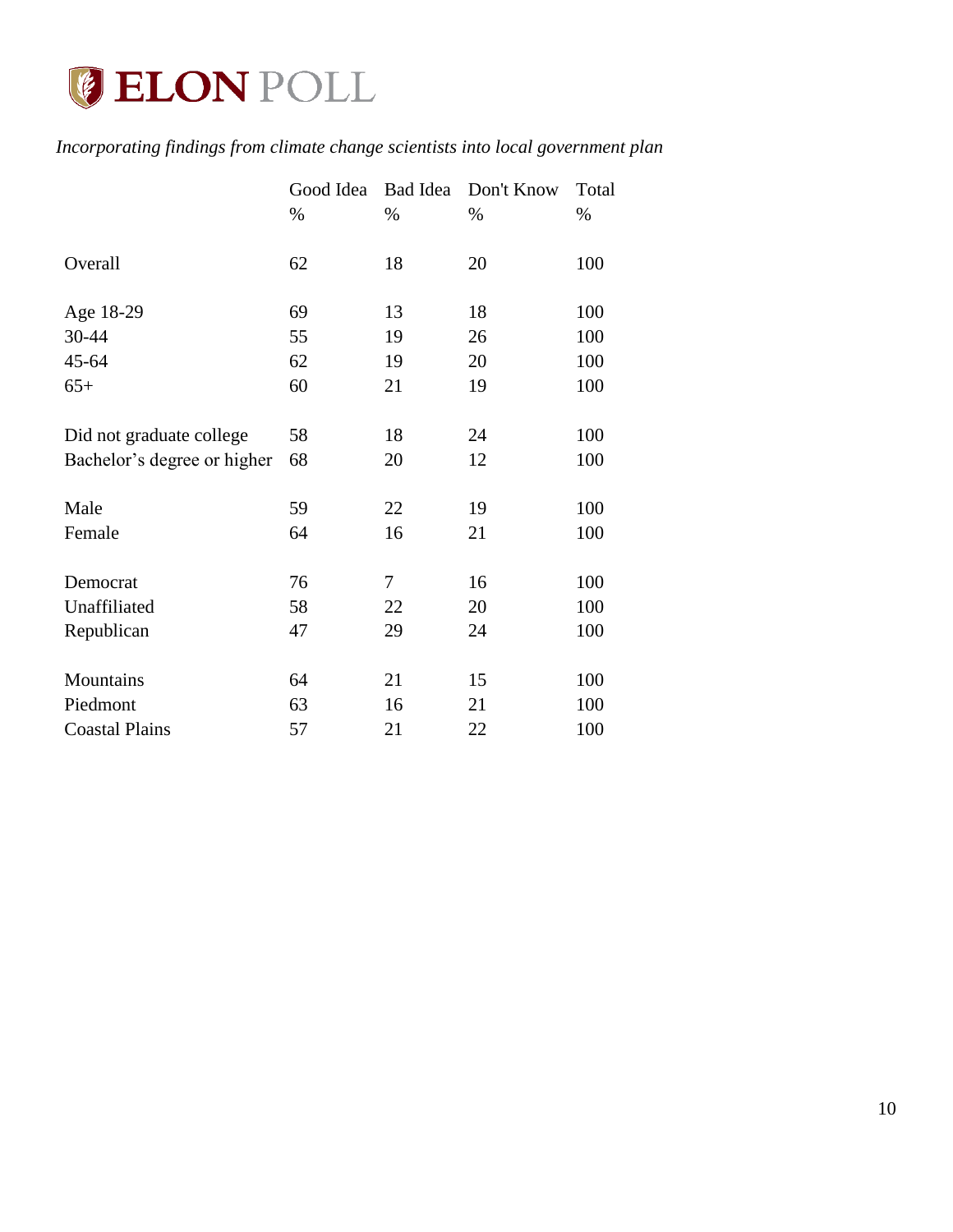

# *Increasing environmental regulations for hog farms*

|                             | Good Idea | Bad Idea | Don't Know | Total |
|-----------------------------|-----------|----------|------------|-------|
|                             | $\%$      | %        | $\%$       | %     |
| Overall                     | 59        | 15       | 26         | 100   |
| Age 18-29                   | 63        | 10       | 27         | 100   |
| 30-44                       | 63        | 13       | 24         | 100   |
| 45-64                       | 59        | 16       | 25         | 100   |
| $65+$                       | 52        | 20       | 28         | 100   |
| Did not graduate college    | 57        | 15       | 27         | 100   |
| Bachelor's degree or higher | 62        | 18       | 20         | 100   |
| Male                        | 57        | 20       | 23         | 100   |
| Female                      | 60        | 13       | 27         | 100   |
| Democrat                    | 68        | 10       | 21         | 100   |
| Unaffiliated                | 61        | 14       | 25         | 100   |
| Republican                  | 45        | 26       | 29         | 100   |
| Mountains                   | 61        | 15       | 24         | 100   |
| Piedmont                    | 61        | 13       | 26         | 100   |
| <b>Coastal Plains</b>       | 53        | 20       | 27         | 100   |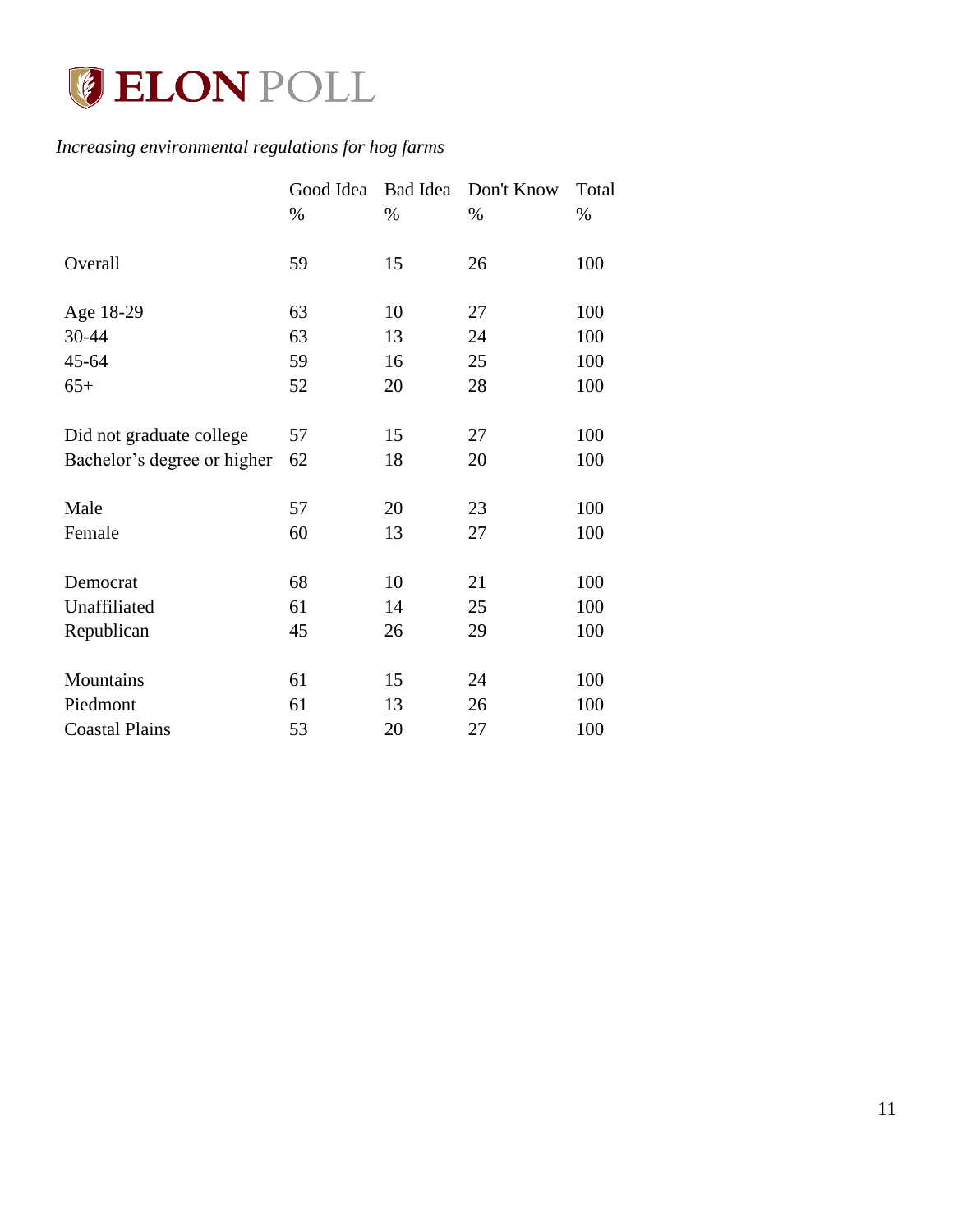

# *Increasing environmental regulations for coal ash ponds*

|                             | Good Idea | Bad Idea | Don't Know | Total |
|-----------------------------|-----------|----------|------------|-------|
|                             | $\%$      | $\%$     | $\%$       | %     |
| Overall                     | 73        | 9        | 18         | 100   |
| Age 18-29                   | 69        | $\tau$   | 24         | 100   |
| 30-44                       | 74        | 10       | 16         | 100   |
| 45-64                       | 74        | 9        | 17         | 100   |
| $65+$                       | 72        | 11       | 17         | 100   |
| Did not graduate college    | 70        | 9        | 21         | 100   |
| Bachelor's degree or higher | 76        | 13       | 11         | 100   |
| Male                        | 72        | 14       | 14         | 100   |
| Female                      | 72        | 7        | 20         | 100   |
| Democrat                    | 79        | 8        | 13         | 100   |
| Unaffiliated                | 71        | 9        | 19         | 100   |
| Republican                  | 64        | 15       | 21         | 100   |
| Mountains                   | 75        | 9        | 16         | 100   |
| Piedmont                    | 75        | 9        | 16         | 100   |
| <b>Coastal Plains</b>       | 66        | 10       | 24         | 100   |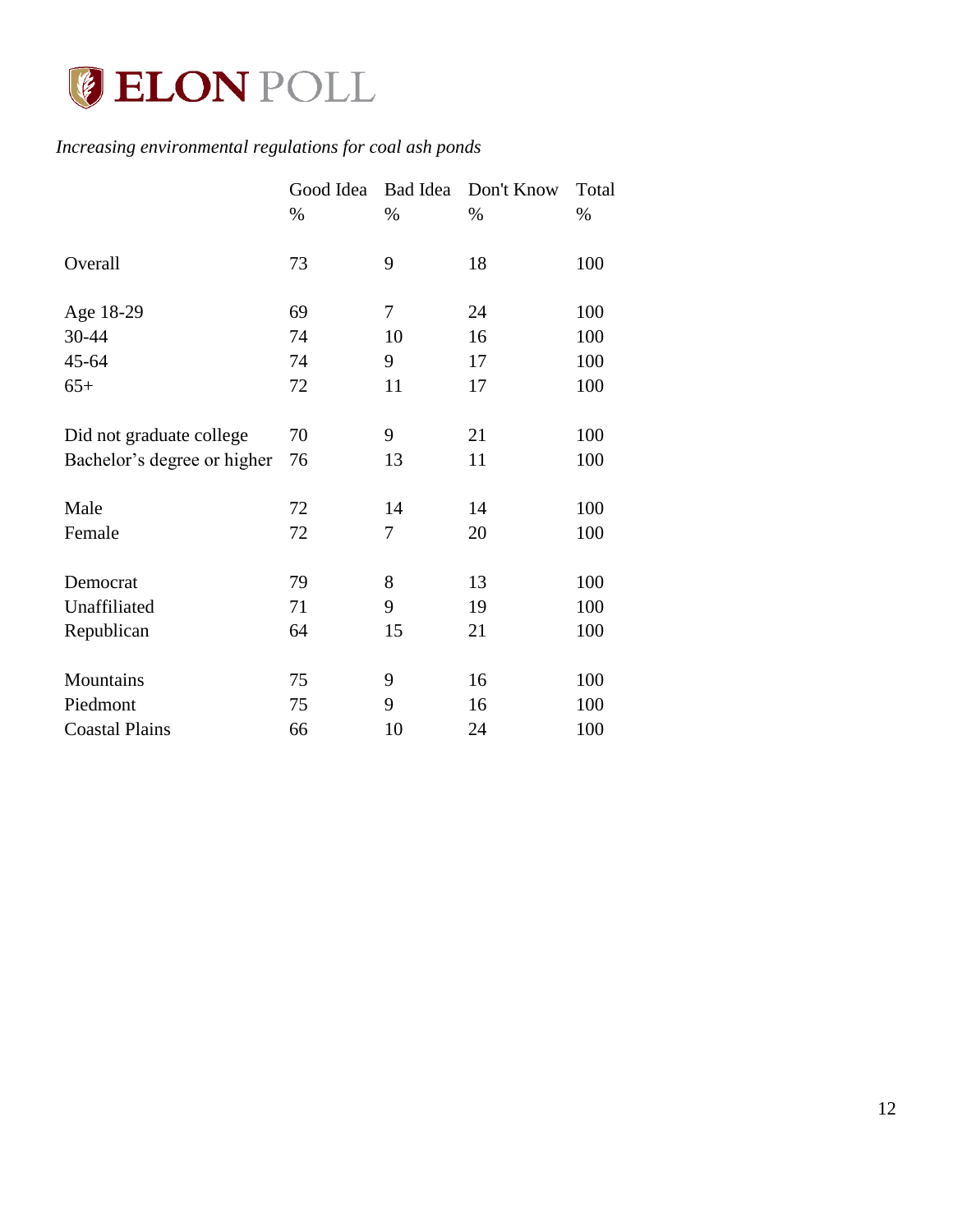

# *Making it easier to evacuate with pets during disasters*

|                             | Good Idea | Bad Idea       | Don't Know     | Total |
|-----------------------------|-----------|----------------|----------------|-------|
|                             | %         | %              | %              | %     |
| Overall                     | 88        | 4              | 8              | 100   |
| Age 18-29                   | 94        | 3              | 3              | 100   |
| 30-44                       | 93        | $\overline{4}$ | $\overline{4}$ | 100   |
| 45-64                       | 89        | 3              | 8              | 100   |
| $65+$                       | 78        | 7              | 15             | 100   |
| Did not graduate college    | 90        | 4              | 7              | 100   |
| Bachelor's degree or higher | 84        | 7              | 10             | 100   |
| Male                        | 83        | 6              | 11             | 100   |
| Female                      | 92        | 3              | 5              | 100   |
| Democrat                    | 91        | $\overline{2}$ | 6              | 100   |
| Unaffiliated                | 86        | $\overline{4}$ | 10             | 100   |
| Republican                  | 85        | 8              | 7              | 100   |
| Mountains                   | 88        | 3              | 9              | 100   |
| Piedmont                    | 89        | $\overline{4}$ | 7              | 100   |
| <b>Coastal Plains</b>       | 87        | 6              | 7              | 100   |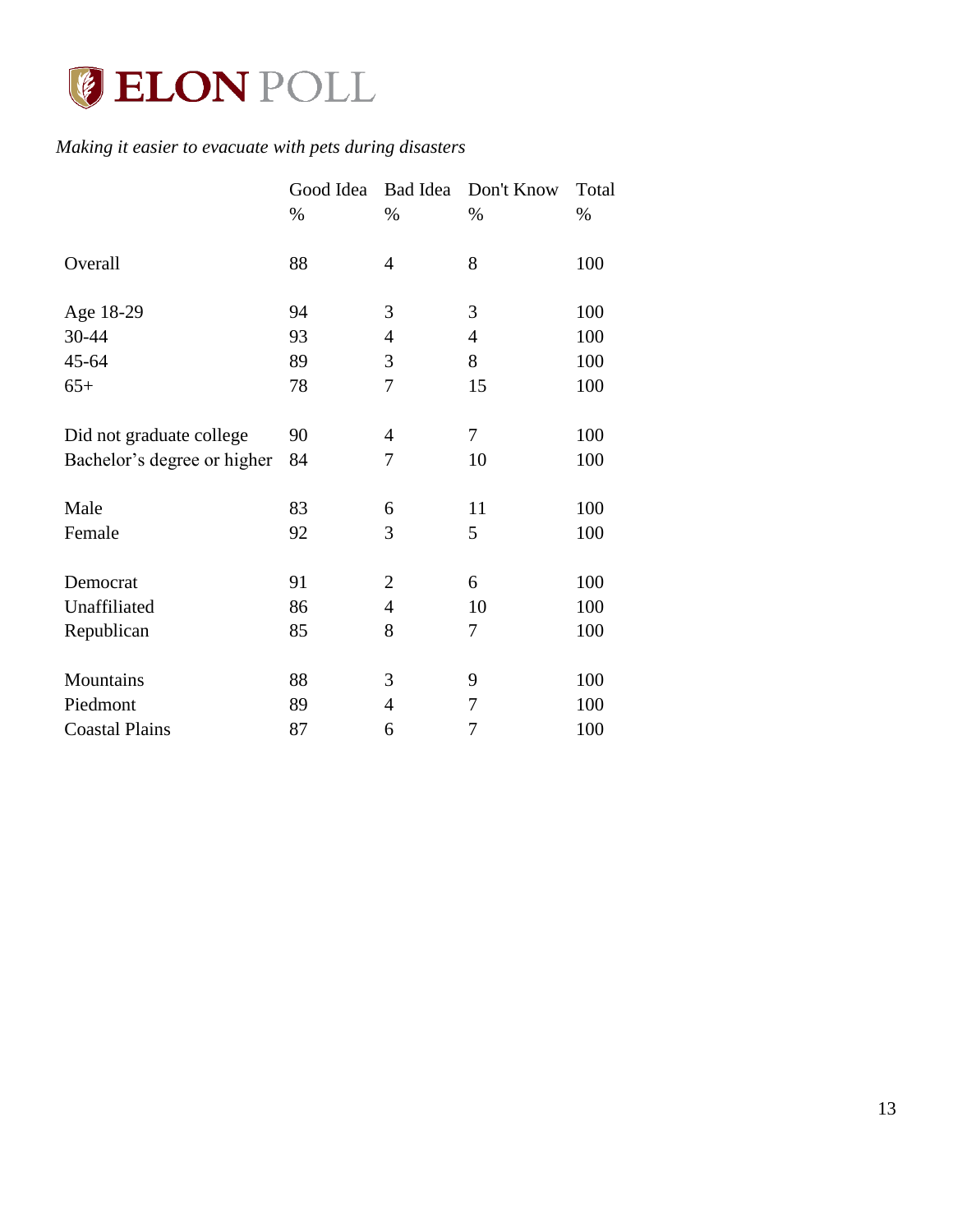

# <span id="page-14-0"></span>**Storms Getting More or Less Severe**

Would you say hurricanes are becoming more severe, less severe, or staying about the same?

|                             | More<br>Severe | Less<br>Severe | <b>Staying</b><br>Same | Other<br>Response | Total |
|-----------------------------|----------------|----------------|------------------------|-------------------|-------|
|                             | %              | $\%$           | $\%$                   | $\%$              | $\%$  |
| Overall                     | 55             | 3              | 42                     | $\mathbf{1}$      | 100   |
| Age 18-29                   | 55             | 5              | 39                     | $\mathbf{1}$      | 100   |
| 30-44                       | 53             | $\overline{2}$ | 44                     | $\mathbf{1}$      | 100   |
| 45-64                       | 54             | $\mathbf{1}$   | 44                     | $\overline{0}$    | 100   |
| $65+$                       | 56             | $\overline{2}$ | 41                     | $\mathbf{1}$      | 100   |
| Did not graduate college    | 54             | $\overline{2}$ | 43                     | $\boldsymbol{0}$  | 100   |
| Bachelor's degree or higher | 53             | 4              | 42                     | $\mathbf{1}$      | 100   |
| Male                        | 47             | 3              | 49                     | $\mathbf{1}$      | 100   |
| Female                      | 59             | $\overline{2}$ | 38                     | $\mathbf{1}$      | 100   |
| Democrat                    | 66             | 3              | 30                     | $\mathbf{1}$      | 100   |
| Unaffiliated                | 50             | 3              | 47                     | $\boldsymbol{0}$  | 100   |
| Republican                  | 43             | 3              | 53                     | $\mathbf{1}$      | 100   |
| Mountains                   | 50             | 3              | 47                     | $\boldsymbol{0}$  | 100   |
| Piedmont                    | 58             | 3              | 39                     | $\overline{0}$    | 100   |
| <b>Coastal Plains</b>       | 50             | 3              | 45                     | $\overline{2}$    | 100   |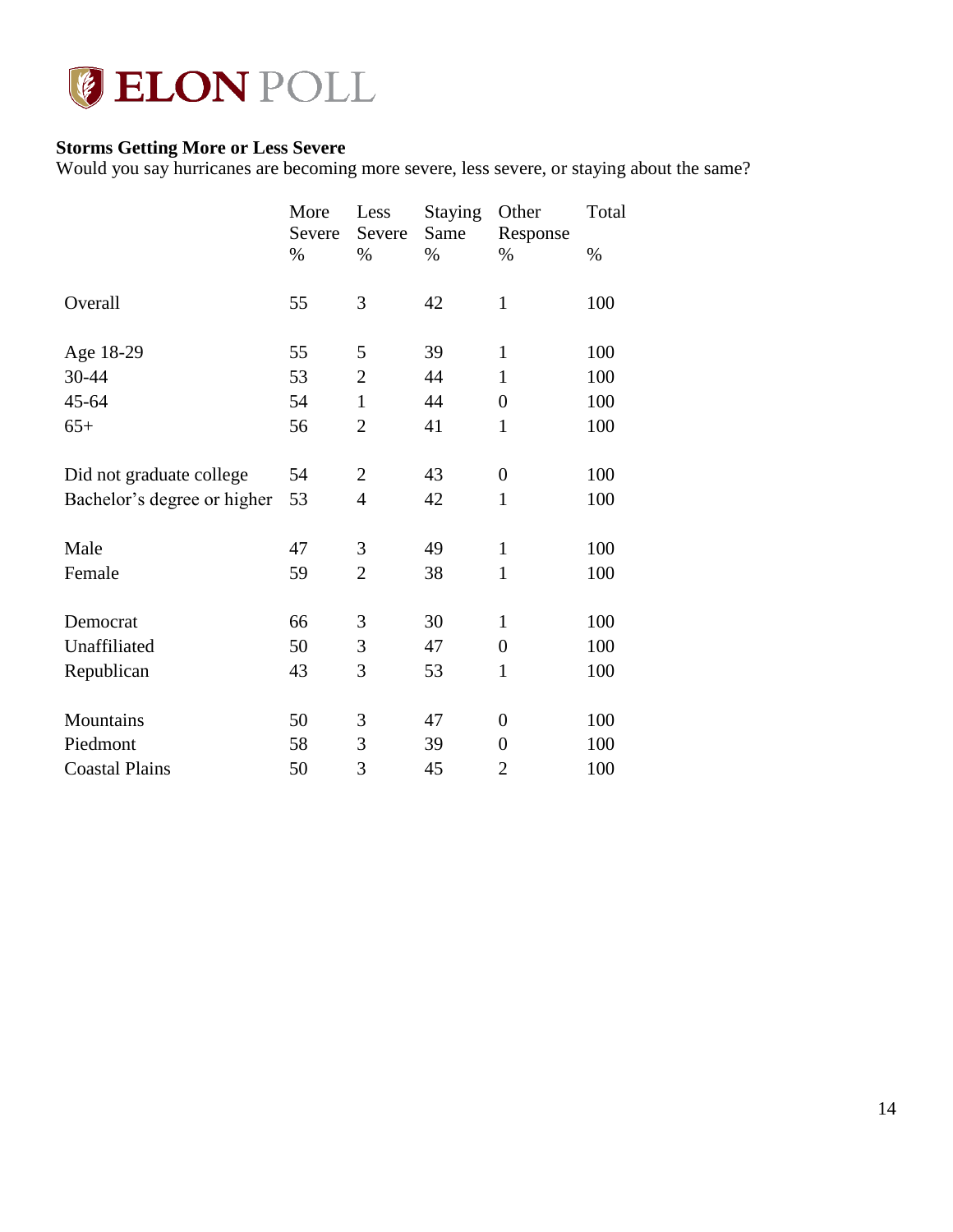

## <span id="page-15-0"></span>**Climate Change Impact on NC Coast**

In your opinion, how likely is climate change, also known as global warming, to negatively impact the coastal communities in North Carolina within the next 50 years? Would you say it's very likely, somewhat likely, or not at all likely?

|                             | Very<br>likely | Somewhat<br>likely | Not at all<br>likely | Other            | Total |
|-----------------------------|----------------|--------------------|----------------------|------------------|-------|
|                             | $\%$           | $\%$               | $\%$                 | $\%$             | $\%$  |
| Total                       | 52             | 31                 | 17                   | $\boldsymbol{0}$ | 100   |
| Age 18-29                   | 58             | 30                 | 11                   | $\boldsymbol{0}$ | 100   |
| 30-44                       | 52             | 30                 | 17                   | $\mathbf{1}$     | 100   |
| 45-64                       | 47             | 35                 | 18                   | $\overline{0}$   | 100   |
| $65+$                       | 55             | 25                 | 19                   | $\mathbf{1}$     | 100   |
| Did not graduate college    | 47             | 34                 | 18                   | $\mathbf{1}$     | 100   |
| Bachelor's degree or higher | 60             | 23                 | 17                   | $\overline{0}$   | 100   |
| Male                        | 46             | 31                 | 22                   | $\mathbf{1}$     | 100   |
| Female                      | 56             | 30                 | 14                   | $\overline{0}$   | 100   |
| Democrat                    | 67             | 27                 | $\tau$               | $\boldsymbol{0}$ | 100   |
| Unaffiliated                | 47             | 33                 | 19                   | $\mathbf{1}$     | 100   |
| Republican                  | 37             | 31                 | 31                   | $\mathbf{1}$     | 100   |
| Mountains                   | 47             | 27                 | 25                   | $\mathbf{1}$     | 100   |
| Piedmont                    | 57             | 26                 | 16                   | $\mathbf{1}$     | 100   |
| <b>Coastal Plains</b>       | 44             | 42                 | 14                   | $\boldsymbol{0}$ | 100   |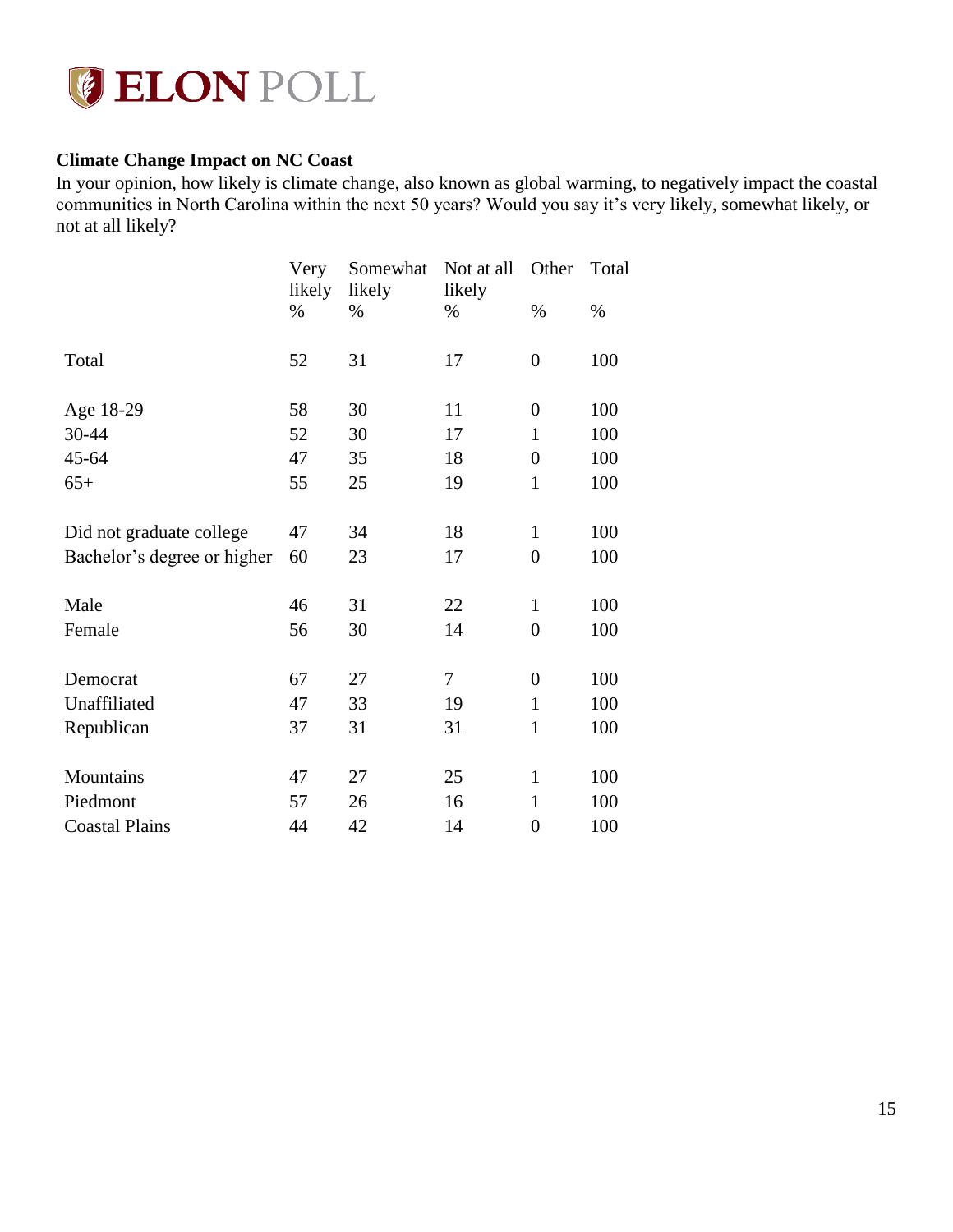

# <span id="page-16-0"></span>**Approve of Trump's Response to Florence**

|                             | Approve | Disapprove | Total |
|-----------------------------|---------|------------|-------|
|                             | $\%$    | $\%$       | $\%$  |
| Overall                     | 57      | 43         | 100   |
| Age 18-29                   | 36      | 64         | 100   |
| 30-44                       | 61      | 39         | 100   |
| 45-64                       | 63      | 37         | 100   |
| $65+$                       | 62      | 38         | 100   |
| Did not graduate college    | 59      | 41         | 100   |
| Bachelor's degree or higher | 55      | 45         | 100   |
| Male                        | 61      | 39         | 100   |
| Female                      | 55      | 45         | 100   |
| Democrat                    | 30      | 70         | 100   |
| Unaffiliated                | 57      | 43         | 100   |
| Republican                  | 92      | 8          | 100   |
| Mountains                   | 57      | 43         | 100   |
| Piedmont                    | 52      | 48         | 100   |
| <b>Coastal Plains</b>       | 68      | 32         | 100   |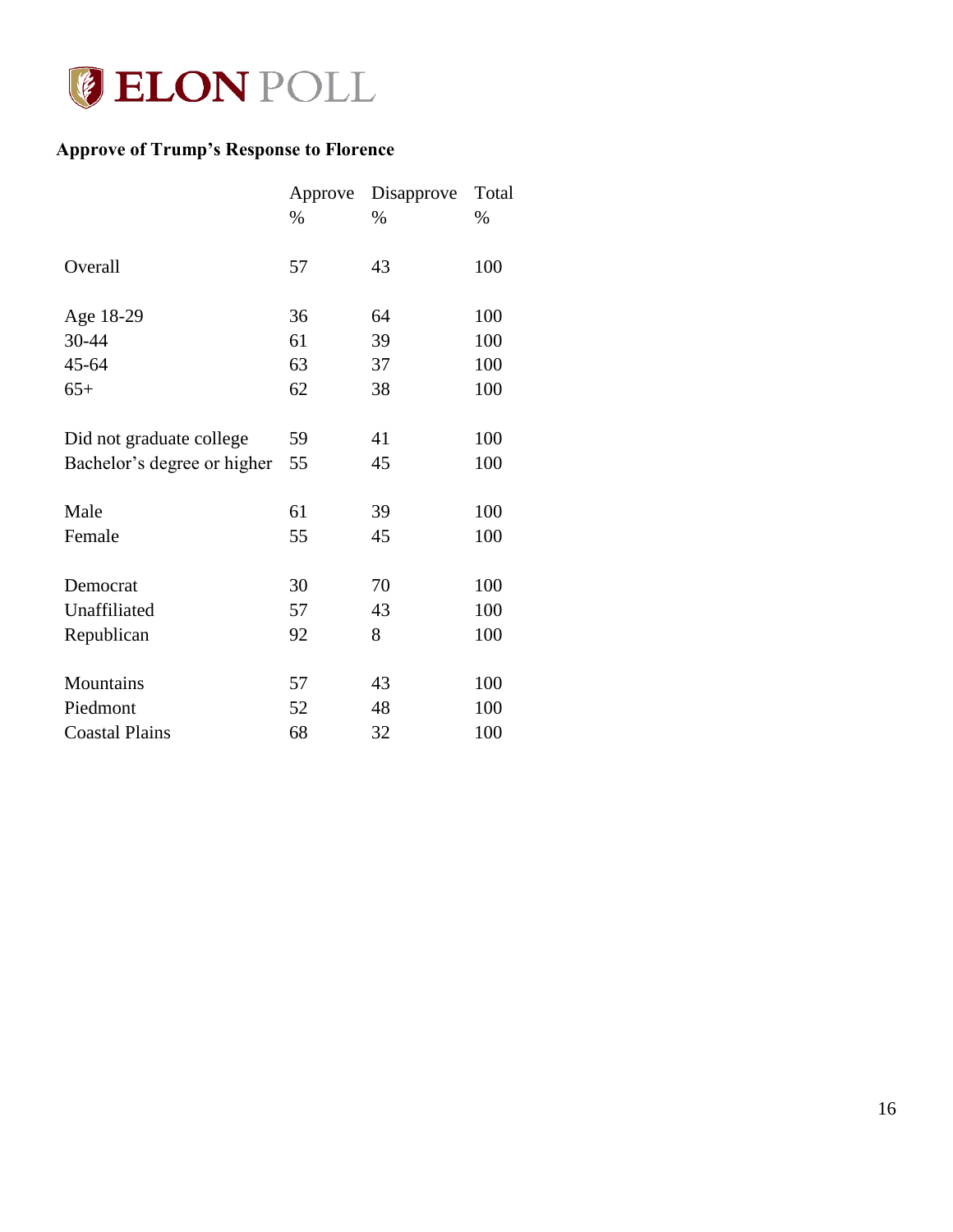

# <span id="page-17-0"></span>**Approve of Cooper's Response to Florence**

|                             | Approve | Disapprove | Total |
|-----------------------------|---------|------------|-------|
|                             | $\%$    | $\%$       | %     |
| Overall                     | 86      | 14         | 100   |
| Age 18-29                   | 78      | 22         | 100   |
| 30-44                       | 83      | 17         | 100   |
| 45-64                       | 90      | 10         | 100   |
| $65+$                       | 91      | 9          | 100   |
| Did not graduate college    | 85      | 15         | 100   |
| Bachelor's degree or higher | 90      | 10         | 100   |
| Male                        | 86      | 14         | 100   |
| Female                      | 87      | 13         | 100   |
| Democrat                    | 91      | 9          | 100   |
| Unaffiliated                | 86      | 14         | 100   |
| Republican                  | 82      | 18         | 100   |
| Mountains                   | 87      | 13         | 100   |
| Piedmont                    | 84      | 16         | 100   |
| <b>Coastal Plains</b>       | 91      | 9          | 100   |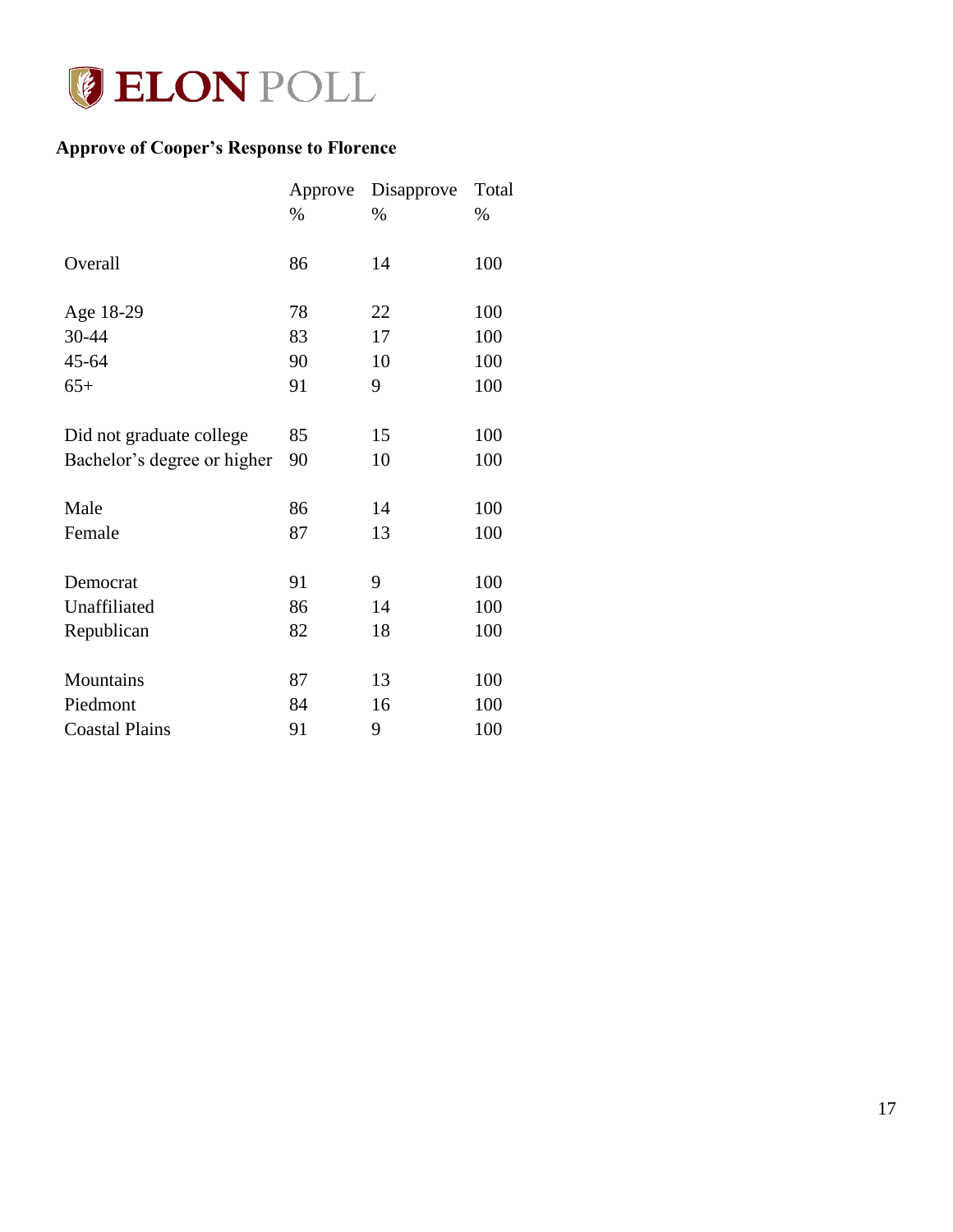

# <span id="page-18-0"></span>**Methodological Information**

| Mode:                       | Mixed Mode; Telephone (from voter list) and Online                   |
|-----------------------------|----------------------------------------------------------------------|
| Population:                 | North Carolina Registered Voters                                     |
| Dates in the field:         | October 1-4, 2018                                                    |
| Sample Size:                | 848; 500 online respondents, 348 telephone respondents               |
| <b>Weighting Variables:</b> | Race, Gender, Age, Education, Rural/Urban/Suburban, Registered Party |
| Credibility Interval        | $+/- 3.6\%$                                                          |

#### *Procedure*

For this survey, the Elon University Poll used a blended sample that combined a telephone voter list sample with an opt-in sample. The registered voter telephone sample was purchased from Survey Sample International. Some telephone respondents had been sampled in prior Elon Poll telephone surveys. The online opt-in sample was provided by Lucid, LLC. Respondents were recruited for this sample from many sample providers in the Lucid marketplace. Respondents received small amounts of compensation in exchange for their opinions.

For the administration of the survey, the Elon University Poll used Qualtrics and a CATI system. We only included interviews in the final data if respondents spent a minimum length of time on the interview. A survey was considered complete only if a respondent progressed through the entire survey. Telephone calling times were 6:30PM to 9PM October 1 to 4. Elon University students conducted every telephone interview under supervision of the Elon Poll directors.

Reported results are limited to respondents who self-identified as North Carolina registered voters. Quotas on race, sex and age were applied prior to the online survey commencement. Online cases were deleted if a respondent completed the survey in less than 2 minutes, more than 20 minutes or with open-ended answers that clearly implied interviews were invalid.

#### *Credibility Interval*

Unlike a traditional random digit-dial telephone survey, blended sample surveys do not have traditional margin of errors because they do not adhere to assumptions of random selection. To account for uncertainty inherent in any sample-based research design, we provide a credibility interval. More information about this technique [can](https://www.aapor.org/Education-Resources/Election-Polling-Resources/Margin-of-Sampling-Error-Credibility-Interval.aspx)  [be found here.](https://www.aapor.org/Education-Resources/Election-Polling-Resources/Margin-of-Sampling-Error-Credibility-Interval.aspx) The credibility interval was calculated by inflating traditional confidence intervals by design effects. For the registered voter sample this means:  $1.077*3.36 = 3.6$ . The telephone only sample is based on random selection from voter files (with some conditions). While this justifies a margin of error for the telephone only portion, we report only the credibility interval due to the blended sample design.

#### *Support for Transparency*

The Elon University Poll supports transparency in survey research and is a charter member of the American Association for Public Opinion Research Transparency Initiative, which is a program promoting openness and transparency about survey research methods and operations among survey research professionals and the industry. All information about the Elon University Poll that we released to the public conforms to reporting conventions recommended by the American Association for Public Opinion Research and the National Council on Public Polls.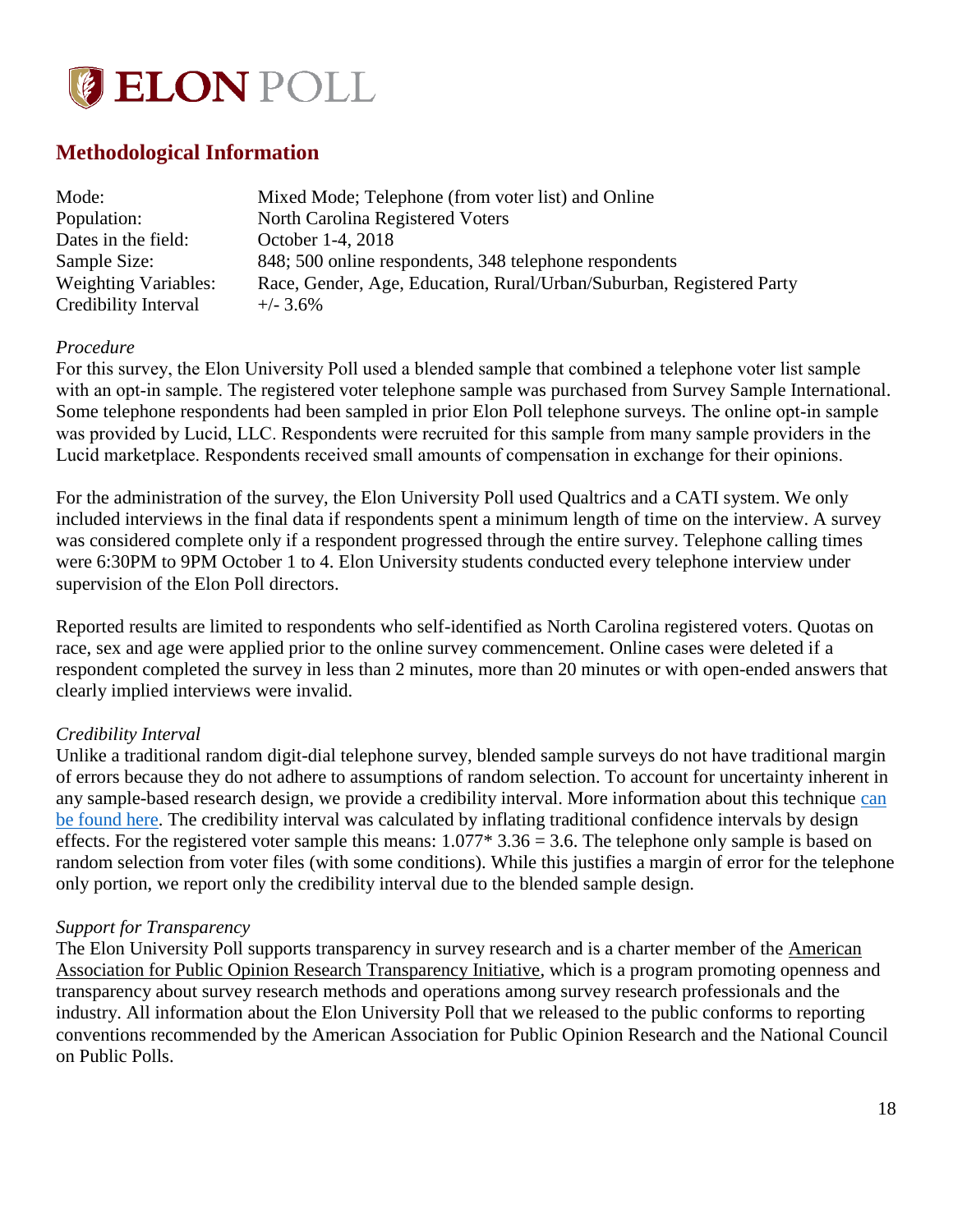

#### *Weighting Information*

<span id="page-19-0"></span> $\overline{a}$ 

Weights for registered voters were calculated based on demographics calculated by Elon Poll staff from the NCSBE individual voter file or a large sample thereof. Weights were generated in Stata using a technique known as iterative proportional fitting, also known as raking.

The weight variables were calculated based on NCSBE data for age, race, sex, state region<sup>1</sup>, county density<sup>2</sup> and registered party affiliation. NCSBE data does not provide estimates for education. As a result, we determined these parameters based on the all resident weighted values restricted to self-described registered voters. For a small portion of cases with item non-response among some weight variables, an additional weight was calculated omitting those variables.

|                       |                      | Population Value | Unweighted Value | Weighted Value |
|-----------------------|----------------------|------------------|------------------|----------------|
| <b>Sex</b>            | Male                 | 46%              | 47%              | 47%            |
|                       | Female               | 54%              | 53%              | 53%            |
| <b>County Density</b> | Urban                | 39%              | 37%              | 39%            |
|                       | Suburban             | 25%              | 25%              | 25%            |
|                       | Rural                | 36%              | 38%              | 36%            |
| Education             | Less than BA's       | 67% (*estimated) | 54%              | 67%            |
|                       | BA's or higher       | 33%              | 46%              | 33%            |
| Race                  | White                | 69%              | 77%              | 69%            |
|                       | African American     | 22%              | 18%              | 22%            |
|                       | Other                | 8%               | 5%               | 8%             |
| Age                   | 18-29                | 18%              | 14%              | 18%            |
|                       | 30-44                | 24%              | 23%              | 24%            |
|                       | $45 - 64$            | 33%              | 41%              | 33%            |
|                       | $65+$                | 25%              | 22%              | 25%            |
| Party Registration    | Democrat             | 38%              | 41%              | 38%            |
|                       | Unaffiliated / Other | 32%              | 27%              | 32%            |
|                       | Republican           | 30%              | 32%              | 30%            |

<sup>&</sup>lt;sup>1</sup> Created using the voter file among telephone respondents and the county of residence question among online respondents. A map of county region is [available here.](https://www.ncpedia.org/sites/default/files/nc_counties.png)

<sup>2</sup> Same note as above. A map of county types is [available here.](https://www.ncruralcenter.org/about-us/)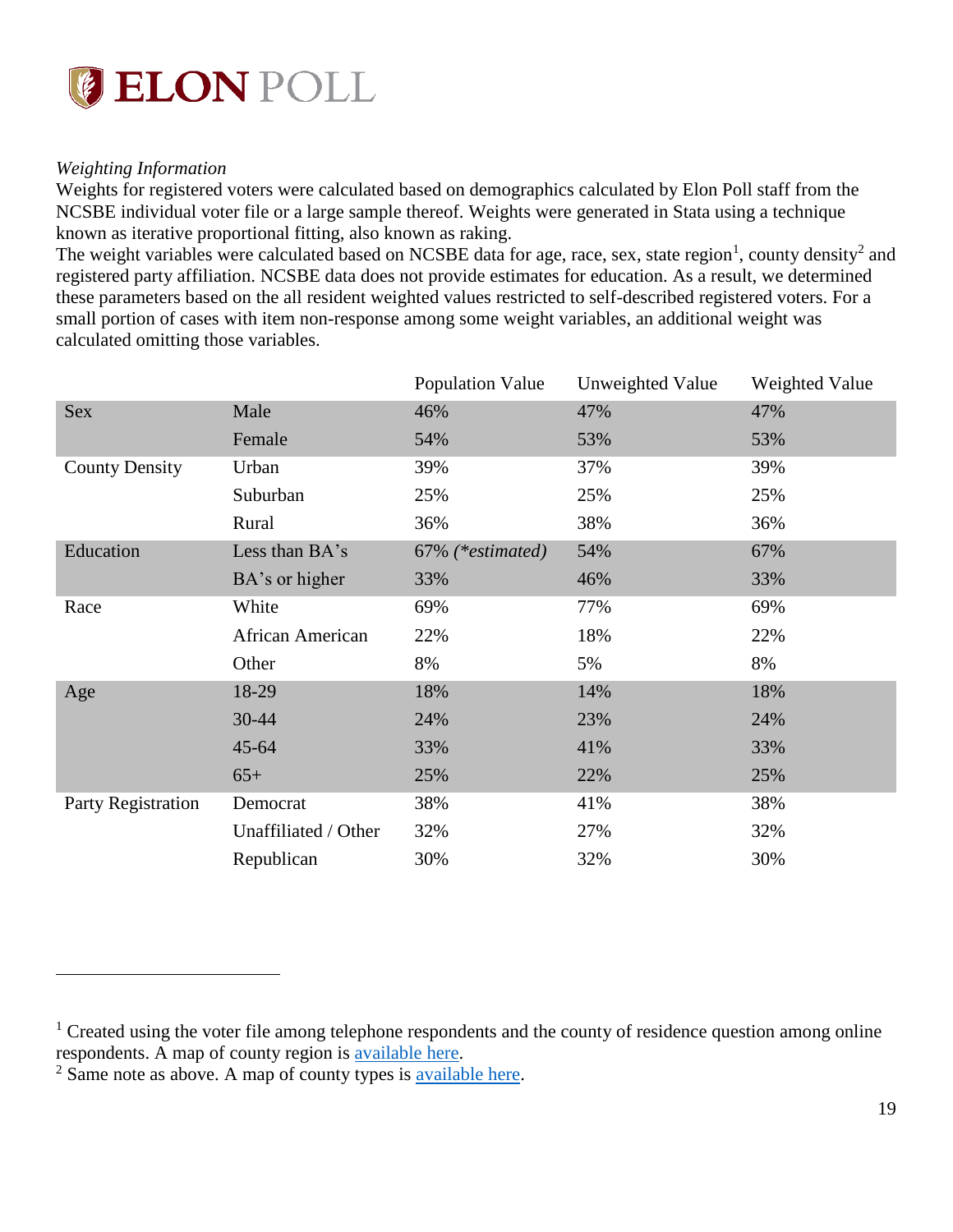

# **Frequently Asked Questions**

### **1. Who pays for the Elon University Poll?**

Elon University fully funds the Elon University Poll. The poll operates under the auspices of the College of Arts and Sciences at Elon University, led by Dean Gabie Smith. The Elon University administration, led by Dr. Connie Ledoux Book, president of the university, fully supports the Elon University Poll as part of its service to the community. Because of this generous support, the Elon University poll does not engage in any contract work. This permits the Elon University Poll to operate as a neutral, non-biased, non-partisan resource.

#### **2. Does the Elon University Poll favor a certain party?**

The Elon University Poll is an academic, non-partisan survey. We do not engage or work with any political candidates or parties. We employ best practices to ensure the results are not biased.

#### **3. Did you weight the data?**

Yes. We apply weights to the data. For this survey, an iterative proportional fitting algorithm generated weights based on NCSBE voter registration data. For more information, consult the section in this report on our method.

#### **4. What did respondents know about the survey before agreeing to take the survey?**

During online survey recruitment, respondents saw a title that the survey was about Hurricane Florence. In the telephone survey, interviewers said, "We are interviewing registered voters in North Carolina about their experiences with Hurricane Florence."

### **5. What are the advantages and disadvantages of blended sample surveys over traditional randomdigital dial surveys?**

Traditional telephone surveys have an advantage over online surveys in that assumptions of equal probability of selection are more appropriate. Furthermore, online surveys alone do not capture opinions of respondents who lack internet access. However, our opinion is that declining telephone response rates and the growth in online sample pool sizes has narrowed quality differences between the two modes. In the case of this survey, we combined both telephone calls to registered voters with online sample- allowing us to reach those without internet access as well as populations hard to reach on the telephone. Additional information about opt-in surveys in general is available from AAPOR and the [Pew Research Center.](http://www.pewresearch.org/fact-tank/2018/08/06/what-are-nonprobability-surveys/)